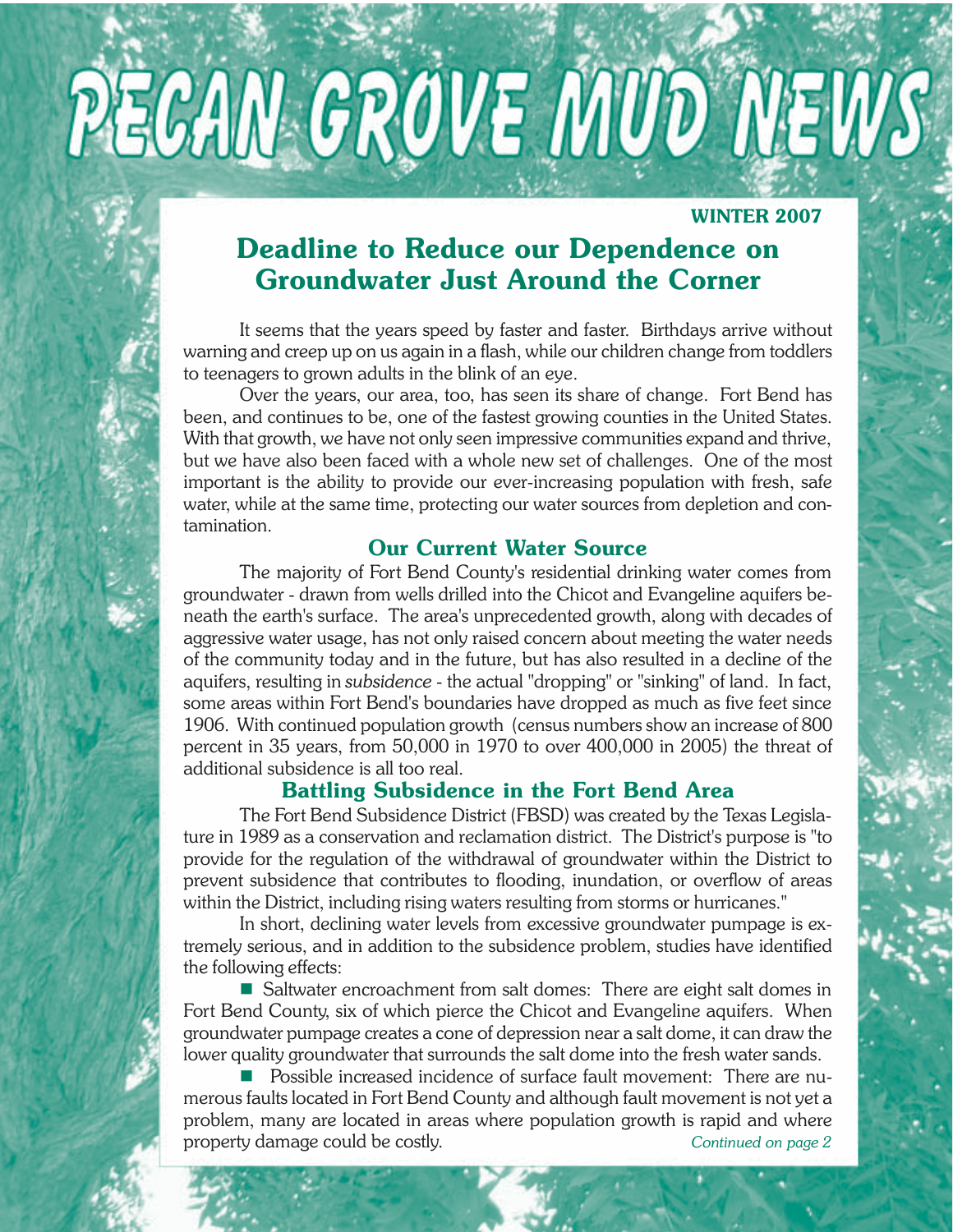#### **Reduce dependence on GW**

*Continued from page 1*

**Increased groundwater pum**page costs

■ Increased incidence of flooding

■ Increased potential for water quality impacts.

#### **Fort Bend Subsidence District Mandate**

As a result of incidents of subsidence and concerns over the threat of additional subsidence in the future, the FBSD Regulatory Plan, adopted in 2003, mandated that areas of Fort Bend County (including Pecan Grove) reduce their groundwater pumpage by 30% by 2013 and 60% by 2025. The reduction in groundwater will be supplemented by a soon-to-bedecided-upon alternate water source.

#### **Conversion Dates and Surface Water Supply Options**

The groundwater to surface water conversion dates discussed in this article are not a suggestion they are mandated by law. Failure to meet the requirements by the 2013 and 2025 deadlines will result in severe disincentive fees. The Pecan Grove MUD Board of Directors is required to have a Groundwater Reduction Plan (GRP) approved by the Fort Bend Subsidence District no later than January 1, 2008, and we are on track to supply them with that plan by September of 2007.

Surface water options are being investigated and include either building our own surface water treatment plan to treat water from the Brazos River or joining with Richmond and Rosenberg in a program that will meet the needs of all three communities. A final decision will be made in the near future and will be announced at

 *In 1990, groundwater pumpage in Fort Bend County was at 63 million gallons per day. By 2005 -- just fifteen years later - there had been an increase of almost 60 percent to 99 million gallons per day!*



our monthly board meeting (generally held the last Tuesday of each month) and on our website at www.pecangrovemud.com.

### **The Days of Cheap and Plentiful Water Are History**

Although the Pecan Grove MUD Board is working to provide residents with the most economical conversion options possible, the bottom line is this: your water bills will be going up. For many years, we have paid some of the lowest rates in the country, and although you will see a rise in those rates as plans are put into place and initial conversion dates are met, comparatively, your bills will be very reasonable… and still less than those living in the City of Houston.

### **How Can You Curb Rising Water Costs**

Water conservation is not only crucial for the protection of our future water supply, but is also a really great way to take control over how much you spend on your monthly water bill. By following some of the simple tips in this newsletter and in the "Conservation" section of our website, you can begin to make the changes today that will keep costs down now and in the future.

As always, feel free to contact us with any questions and/or comments. You can write us through the "Contact Us" section of the Pecan Grove website or call our Customer Service Office at 281-238-5000.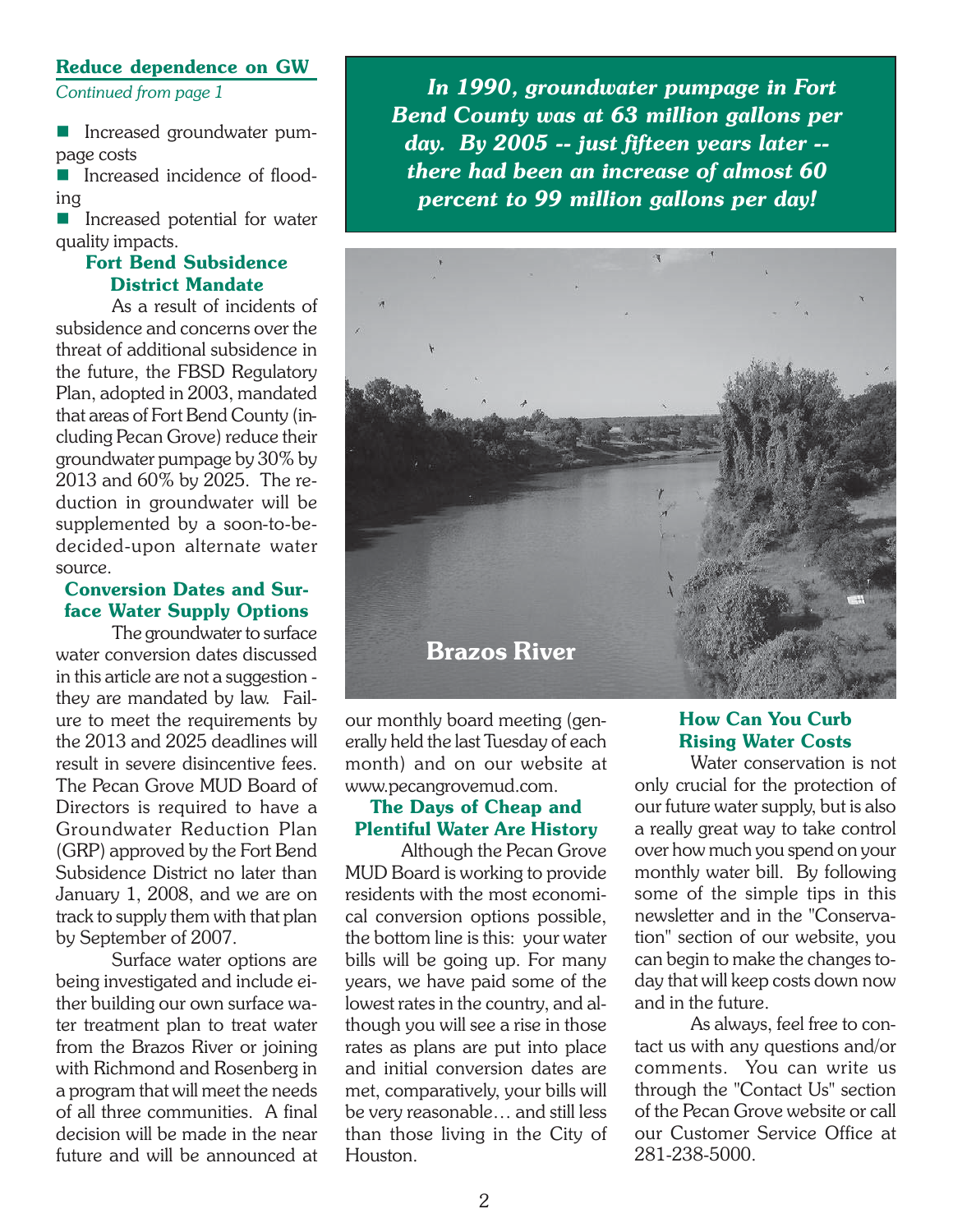## *Project Updates*.... **Waste Water Treatment Plant Conversion**

Construction at the Pecan Grove MUD Waste Water Treatment Plant is progressing. The contractor, LEM Construction Co., Inc., is about three months into this ten-month construction project, designed to convert the plant to a complete aeration process. Work to date includes the removal of old equipment, demolition of the headworks structure, and preparation of the new aeration basins.

The work is being phased to take place without interrupting the on-going treatment plant operations or service to Pecan Grove residents. However, residents should be aware that there might be odor issues on a more persistent basis during the construction process.



### **Disaster Preparedness**

After the hurricanes of the past few years, the Pecan Grove MUD Board of Directors took a look at areas where measures could be taken to provide additional levels of redundancy to the District's water, sewer and drainage systems. Pecan Grove MUD currently maintains diesel back-up generators at the wastewater treatment plant, storm water pump stations, and water plants.

The District decided to take steps to provide protection from sanitary sewer overflows in the event of lost power. During a loss of power, sewage fills up the sanitary sewer collection lines and lift stations. Should the power loss continue for an extended period of time, sewage in the lift stations must be pumped down and sewage in the collection lines must be drained. In order to do this, the District purchased a portable diesel generator that can be connected to any of the ten lift stations, and is in the process of installing a natural gas generator at the largest lift station near the intersection of Old South and Colonel Court. In addition, construction has begun on underground sewers in five locations throughout the District that will provide relief to sanitary sewers that become full due to power loss at the lift stations.

# *As Spring Arrives - It's Time to Turn Over a New Leaf*

Spring is a time of rebirth for your lawn…grass wakes from its winter hibernation and plants and trees show the first signs of sprouting leaves and blooming flowers. Spring may also be a time - for those who haven't already - to reevaluate your lawn care practices. In this era of rising water costs, new irrigation techniques - paired with tried and true conservation practices - are more important than ever.

How much water does your yard REALLY need? Odds are it needs a whole lot less than you give it. In fact, landscape irrigation can account for more than 50% of all the water used in Texas during the summer - and about half of that water is wasted due to over-watering or runoff.

We've all seen the automatic sprinkler systems running in the middle of a downpour or water streaming down the driveway from an already saturated lawn. These are classic examples of wasteful watering practices and all too prevalent. Consider the following tips this spring to save water in our community while providing your lawn with the proper amount of water to help it thrive:

Add a water sensor to your irrigation system. This may well be the most important thing you can do to avoid excessive and unnecessary watering, and it will save you money on your water bill!

 $\bullet$  Remember, it is always better to water deeply versus frequently - it encourages well established root systems. Soil should be soaked to a minimum depth of six inches, and should not be watered again until the soil an inch below the surface is dry. Healthy, properly irrigated lawns rarely require more than one inch of water per week during the summer months (unless there is an extended dry spell).



*Continued on page 4*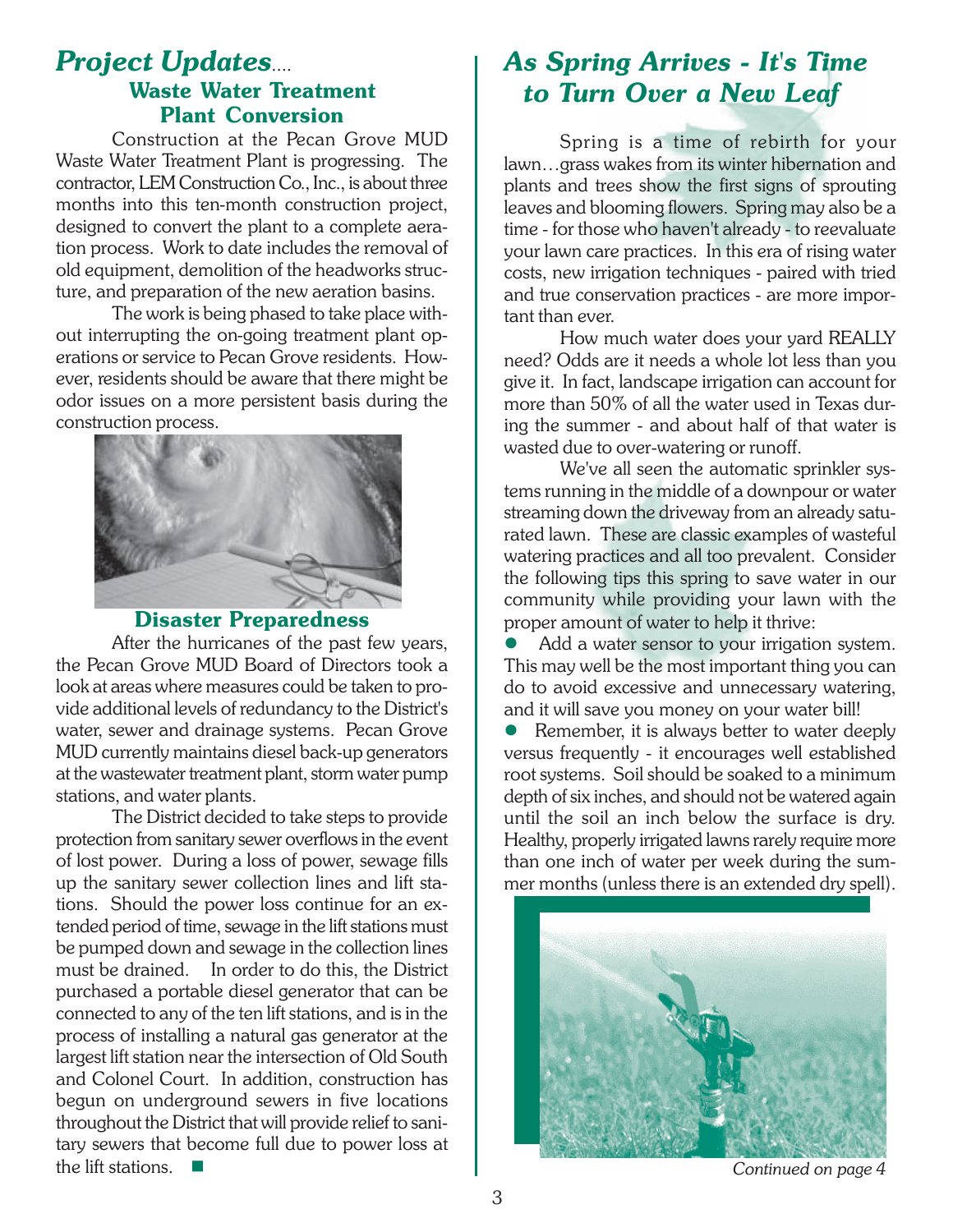### *Spring Lawns...*

*Continued from page 3*

• Check irrigation system timers. It's always best to water in the early morning hours (3-5 a.m.) for maximum effectiveness. Watering in the heat of the day can cause much of the water to evaporate before it ever reaches your lawn or plants/flower beds.

 $\bullet$  If you don't have one, or are looking into a more effective, cost-efficient irrigation system than you currently have, consider low output sprinkler heads, bubblers, or drip irrigation systems. And make sure you work with an experienced, licensed professional, wellversed in designing and installing the system that will work best for your unique yard. Individuals should be licensed by the Texas Commission on Environmental Quality (TCEQ) and should be able to show you their license number. Ask for it to ensure you're working with a qualified specialist.

• Don't cut your grass too short. Mowing grass at the proper height (three inches for St. Augustine and one inch for Bermuda) decreases the need for watering. Cutting grass any lower can cut into the stem and cause it to lose its ability to photosynthesize - making

# it more susceptible to disease and insect problems.

## *Go Organic...*

We can't stress strongly enough the benefits of using organic mulches such as pine needles, pine bark, straw, leaves, wood shavings, compost or sawdust to help your yard reach its full potential. Organic mulches reduce soil temperature, conserve moisture, and control weeds that compete with desirable plants for a drink. Two inches of mulch used around plants twice a year will allow your plants and flowers to thrive.

When fertilizing, we also recommend using an organic fertilizer. Synthetic fertilizers can kill off beneficial organisms in the soil, resulting in more insect, disease and weed problems, while organic fertilizers allow the good microorganisms to grow stronger. Just as important, synthetic fertilizers can pollute our streams and other waterways and can also be a potential danger to ourselves, our pets and ironically, to our plants. It just pays to go organic. You will see a wonderful difference in the quality of your lawn, plants and shrubs, while eliminating any worries about your family's health and that of your neighbors.



# **GREAT LAWN LINKS!**

*Texas A&M Cooperative Extension Service:*  **http://aggie-horticulture.tamu.edu/**

*Texas Water Development Board:*  **www.twdb.state.tx.us/assistance/conser vation/pubs.asp**

### *Every Yard is Unique...*

**Finding out what your lawn needs to be fed is extremely valuable information and well worth the minimal cost of around \$25-\$30. Send a soil sample to the Texas A&M Soil Science Lab to find out what deficiencies you may have in your soil and what nutrients are needed to bring it back to beautiful! And, as always, when purchasing new plants, consider native, drought-tolerant varieties…they'll require less work and less water and can be just as beautiful as other less-tolerant options.**

**Visit your local nursery to find out more about creating the best yard possible in the best way possible.** *Happy planting!*

*Southeast Texas Gardening:*  **http://www.houstongardening.info recommendedplants.htm**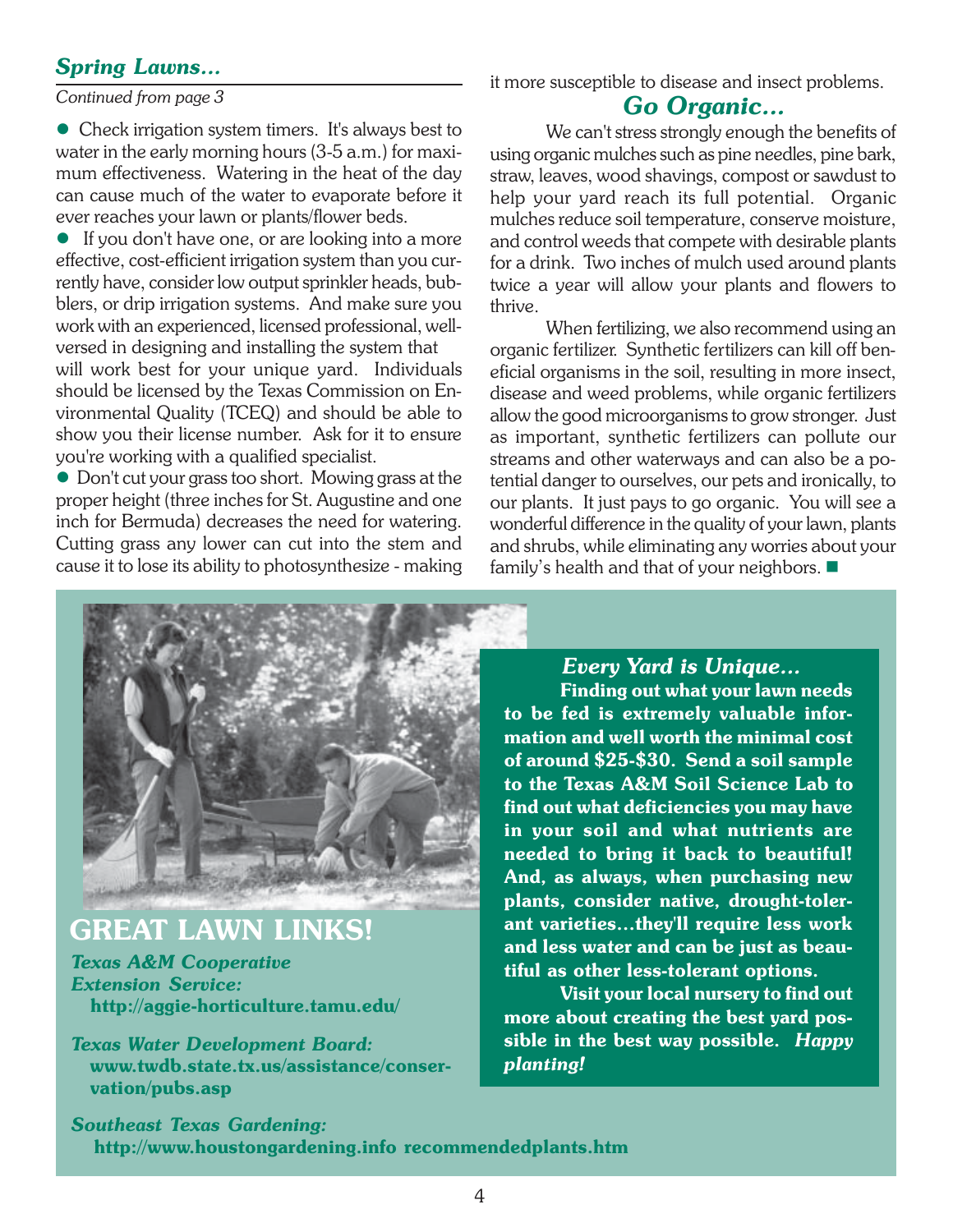# *What Does Composting Have to Do With Water Conservation?*



More than you'd think, actually. The simple fact is, composting or not, most of us are over-watering our lawns. Follow some or all of the simple water-conservation techniques outlined in the "As Spring Arrives - It's Time to Turn Over a New Leaf" article and you're well on your way to conserving water and saving money. Add compost to the mix, and you're not only adding to your savings, but you'll create a healthy, beautiful lawn fed by safe and natural ingredients.

### *How do compost materials minimize the amount of water my yard needs?*

When rich compost mulch is used in flower beds and landscape areas, it holds in the moisture and cuts down on the amount of water needed to keep plants healthy. Composted materials are full of microorganisms, which prevent disease, cycle nutrients and create soil structure, and the humus in compost helps increase your soil's water-holding capacity. The cost of water is rising and it's up to each of us to do what we can to curb our expenses while working to become responsible stewards of our limited natural resources.

### *What is compost?*

Compost - often called "black gold" by experienced gardeners - is, by definition, a "microbial process that promotes rapid decay and converts organic materials such as grass clippings, leaves, and kitchen waste into a rich, organic soil amendment and mulch." In layman's terms, compost is a science, involving a complex "food chain" of bacteria, fungi, worms, beetles, mites and a host of other beneficial organisms that "eat up" organic materials and produce humus. There are a number of different composting processes, so odds are you can find the one that's right for you.

### *Is composting for me?*

Absolutely. The fear of the unknown, or at the least, concerns about the time-commitment composting may pose is far outweighed by the benefits it brings to your lawn and plants and to the environment as a whole.

Think about this: Every year, more than five million tons of yard trimmings and other organic materials end up in Texas landfills instead of building up the soil. Disposing of all this organic matter in landfills costs more than \$150 million a year!

This is not someone else's problem. It affects our community today. As landfills run out of space and are forced to shut down - and over the last few decades, Texas landfills have shut down by the hundreds - the cost of garbage pickup rises. Simple separation of materials, paired with the reduction or elimination of the use of harmful chemicals and pesticides will create positive changes in our yards, in our pocketbooks and in our global community as a whole.

### *But it just seems like a lot of work.*

Composting comes in many forms. From the simple - changing from a bagged mower to a mulching mower or constructing a very basic compost pile to the more involved, such as building compost bins made of everything from inexpensive pallets to cinder blocks or molded plastic. It's all up to you and what fits best with your lifestyle. The goal is to use your grass clippings, leaves and pine needles, and organic kitchen debris in the best way possible. And if creating compost isn't your cup of tea, consider purchasing fully organic compost from your local nursery. It will bring your yard to life, while protecting you, your family and your neighbors from potentially harmful pesticides.

For those interested in "cooking up" their own batch of compost, visit the Pecan Grove website (www.pecangrovemud.com) and click on the "Conservation" link to check out detailed information on different composting methods and compost bin options.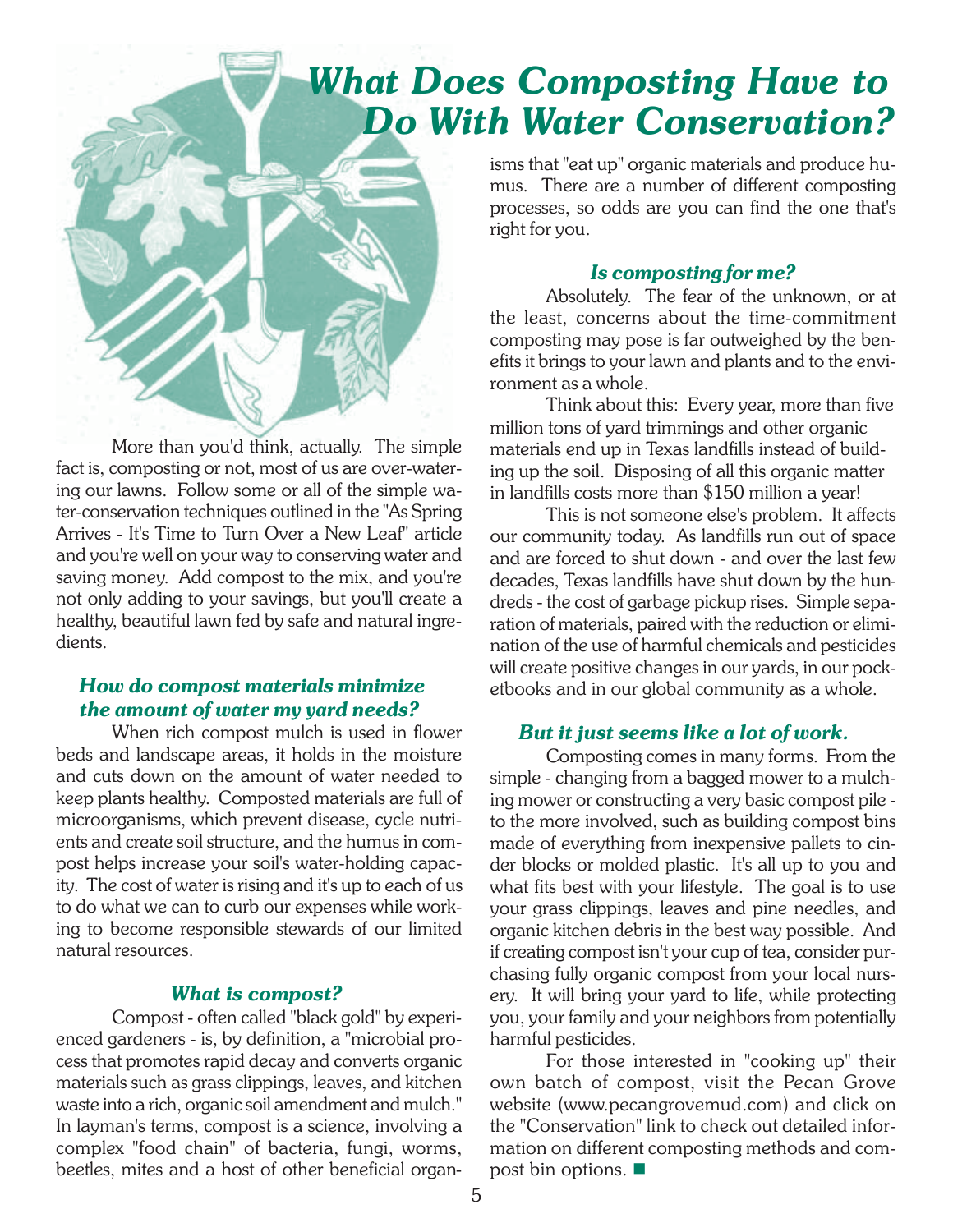# Hi Neighbor,

# **On behalf of the Officers and Members of the Pecan Grove Volunteer Fire Department, we wish you all a very Happy New Year!**



The start of 2007 brings exciting news. A project that your fire department started more than 18 months ago to gain a better fire rating for homeowner's insurance has completed its first phase, and the Department is very happy to announce the results. I'm referring to the Public Protection Classification rating (or PPC for short) that makes up a part of your overall homeowner's insurance rates. The PPC rating classifies the fire protection for your area, with 1 being the best and 10 being the worst, and measures everything from available water supplies and hydrants to manpower, equipment, and location of fire stations. These factors are evaluated, graded and put into an overall point total, which is then converted into a PPC rating. The current Pecan Grove Fire Department PPC rating is 5, but effective April 1, 2007, I'm pleased to announce that a new PPC rating of 3 will take effect. Depending upon your current insurance company and the price of your home, this new rating could mean lower coverage rates. Please check with your carrier, and advise them of the effective date and the new rating. They can assist you in advise them of the effective date and the new rating. They can assist you in determining your savings.

I'd like to take this opportunity to thank all of the dedicated and hard

determining your savings.<br>
I'd like to take this opportunity to thank all of the dedicated are project including YOU! It<br>
working people who had a role in completing this project, including YOU! It<br>
working people who had is only with your continued support of the Pecan Grove Fire Department through your monthly donations that an effort of this size could be undertaken. A sizable amount of time and funds were expended to make this a success, and the Department is extremely proud of the results. It is our sincere hope that this new rating will mean a noticeable decrease in your insurance rates, and that it shows our continued commitment to providing the BEST possible service to you and your family. The men and women of the Pecan Grove Fire Department work hard every day to help make this area a

safe and great place to live and work. If you have any questions or comments on this or any other subject related to your emergency services, please feel free to call the Fire Station at

(281) 341-6677. We are always happy to assist you in any way we can. Remember..... We depend on YOU, so you can depend on US!

Sincerely,

*Larry B. P arry B. Perry* Chief, Pecan Grove

Chief, Pecan Grove<br>Volunteer Fire Department

*Serving the Best….With the Best*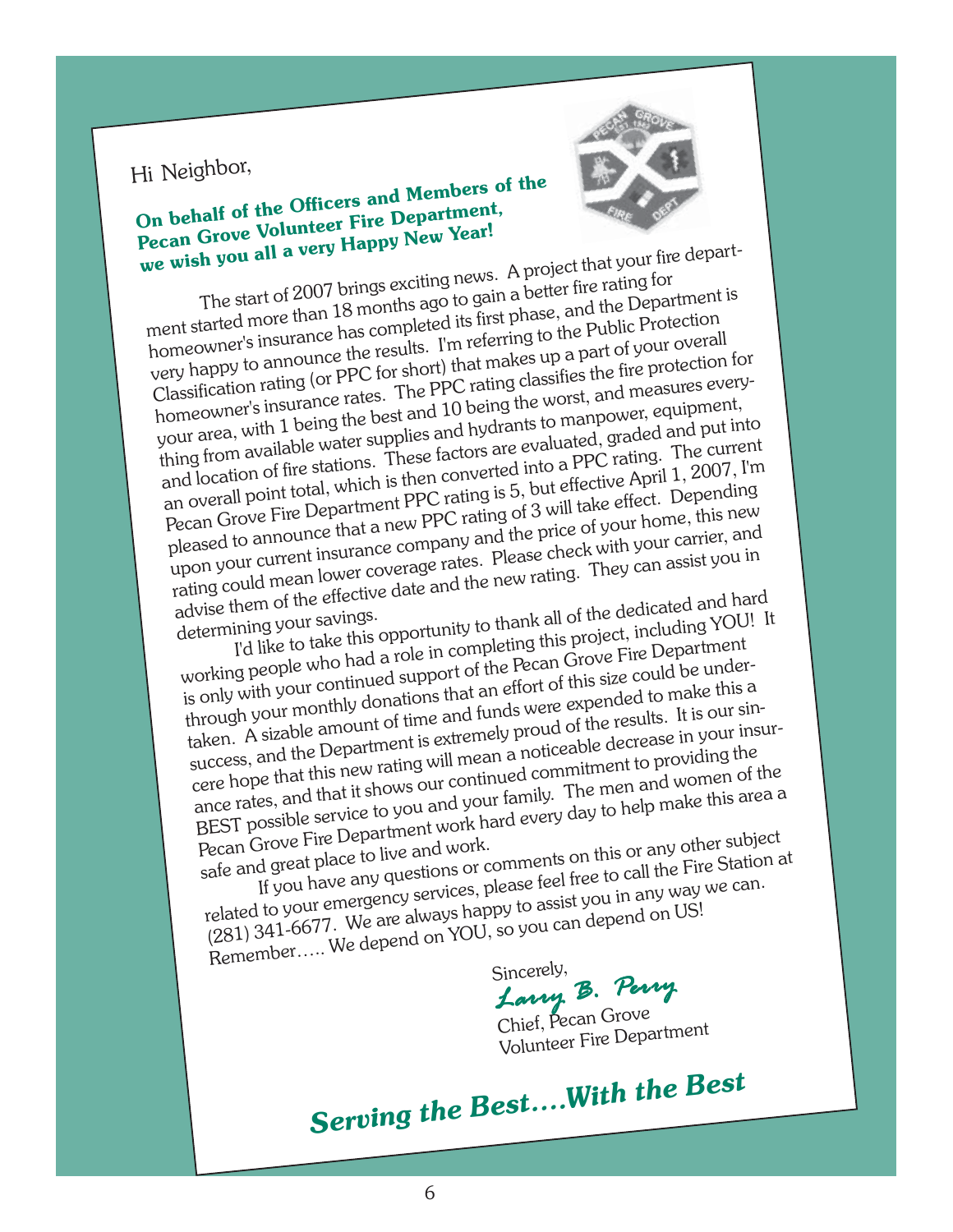

**kids!** My name is **Pansophigus (sounds like PAN-SOF-A-GUS). It's a funny-sounding name, I know, but it has special meaning. It was bestowed**

**upon my father years ago by King Alexander I, ruler of the tropical paradise of Gaea.**

 **How was the name chosen by the great king, you ask? Well, my father was a great philosopher, the wisest of the wise eagles, and a respected advisor to his majesty.**

 **The name Pansophigus (derived from the word "pansophical", meaning "all-wise" or "claiming universal knowledge") was** **given to him after he helped young residents of Gaea save their home from drought and pollution.**

 **In the years since, my father has passed down the important stories and knowledge necessary to help protect and preserve our precious natural resources…especially water. That's why I'm here today, to begin teaching you about our water supply and how YOU can help conserve it.**

**Consider this fact:** We have no more water on this planet today than we did in the days of the dinosaurs - not one drop! If you look at the earth from outer space, it would appear that our water supply is limitless. In fact, 80% of the earth is covered with water or ice. But looks can be deceiving. Only TWO PERCENT of that water is drinkable! That means every being on this planet…humans, animals and plants, must share that same tiny piece of the pie. It sure makes you think, doesn't it?

**If the earth's population continues to grow but our water supply stays the same, how can we help to conserve what we have and protect it from pollution?**



The great part is, by making simple adjustments in your everyday life, you, your family and friends can make a difference today. **Here are a few simple tips to get started:**

- **•** Turn off that faucet while you brush your teeth! You only need it to rinse the brush and sink.
- Ask your parent or guardian to install a low-flow showerhead. It's a minimal up-front cost, simple to attach, and will save your family money on the water bill while helping to conserve your community's water supply.
- Help out with the lawn. Instead of using a water hose to clean off the sidewalk or driveway, use a broom to sweep leaves and other debris into piles that can be bagged. It saves water and keeps trash from polluting our storm sewers.

As you can see, it doesn't take much to start saving water today. Now that you've got the ball rolling, check out the new Kid's Can Conserve section of our website *(www.pecangrovemud.com/ kids)* for more tips and games.

Make your parents, your community, and especially me, Pansophigus, proud by making positive changes in your water use habits and becoming a real hero for your community and our planet!